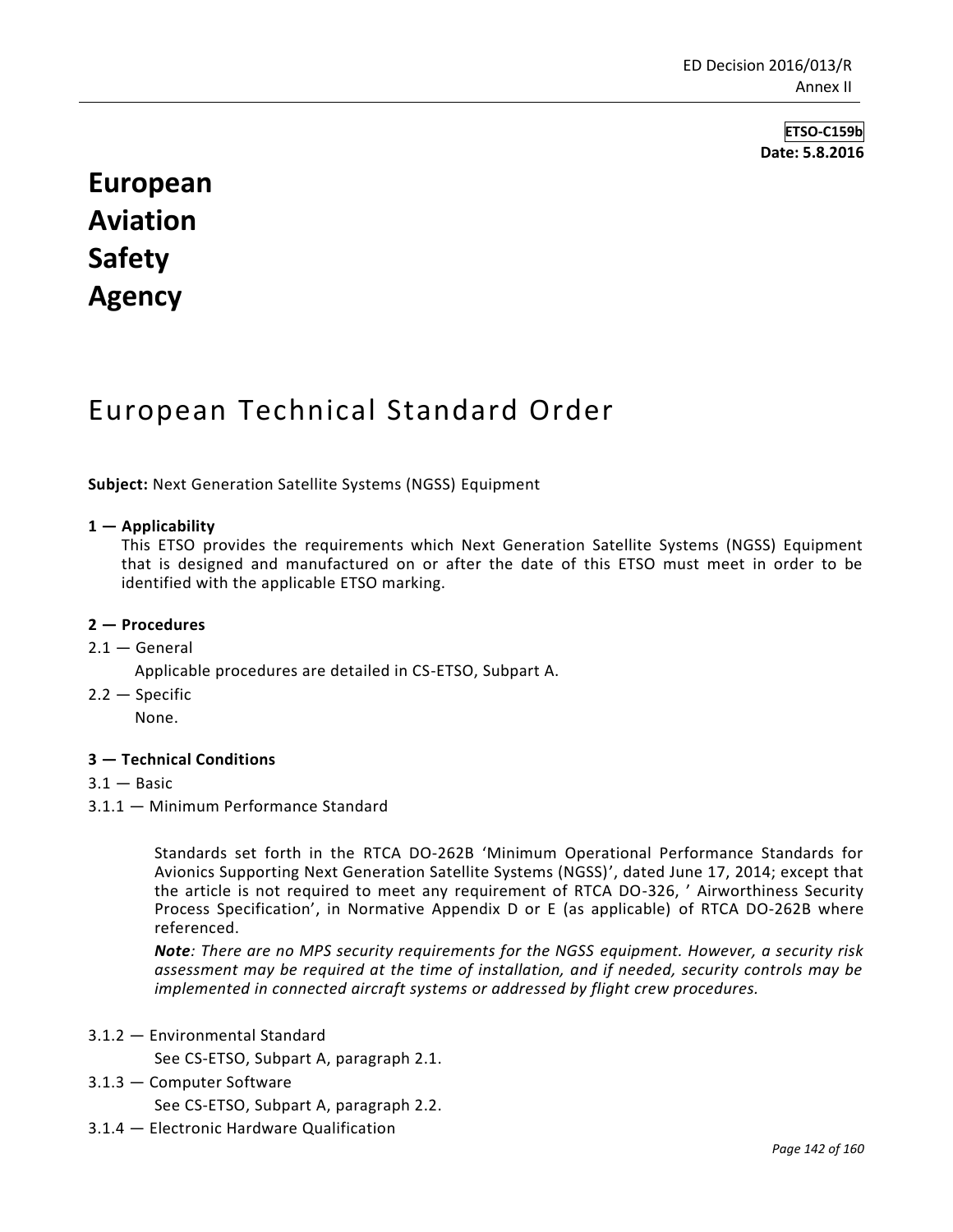#### **ETSO-C159b**

See CS-ETSO, Subpart A, paragraph 2.3.

3.2 — Specific

The MPS allows for different equipment classes and subclasses as defined by RTCA DO-262B. There are 6 applicable equipment classes and 13 equipment subclass components identified (see RTCA DO-262B, Appendix D and Appendix E). The manufacturer must declare the equipment class requirements from those identified in the applicable appendix. The equipment configuration shall satisfy the relevant requirements of RTCA DO-262B 'Minimum Operational Performance Standards (MOPS)' as identified in Tables 1 and 2 of Appendix 1 to this ETSO.

This ETSO standard applies to equipment intended for long-range communication services, aeronautical mobile satellite (route) services (AMS(R)S) by means of satellite communications between AES, corresponding satellites, and ground earth stations (GES). The NGSS supports data communications, or data and voice communications, between aircraft users and ground-based users, such as air navigation service providers (ANSP) and aircraft operators. Equipment class AES1 supports data communications only. All other equipment classes support both data and voice communications.

- (1) The functionality of NGSS supports four categories of communication service. Two are in the safety of flight category: air traffic services (ATS) and aeronautical operational control (AOC). The other two are in the non-safety of flight category: aeronautical administrative communication (AAC) and aeronautical passenger communication (APC).
- (2) NGSS equipment is intended for procedural airspace area operations. The failure conditions specified in paragraph 3.2.1 of this ETSO have been determined based on NGSS equipment operating as an approved Long-Range Communication System (LRCS) in oceanic airspace area environments. Use of NGSS equipment in other operating environments (for example, highdensity terminal/en route airspace) may impact equipment performance and safety considerations.
- 3.2.1 Failure Condition Classification See CS-ETSO, Subpart A, paragraph 2.4.

Failure resulting in an erroneous behaviour of the function defined in paragraph 3.1.1 of this ETSO is a minor failure condition. Loss of the function as defined in paragraph 3.1.1 of this ETSO is a minor failure condition.

- 4 Marking
- 4.1 General

Marking as detailed in CS-ETSO, Subpart A, paragraph 1.2.

4.2 — Specific

The NGSS class and subclass markings should include the complete equipment identifier reference (such as AES1, AES4, or AES7). An example subclass component (such as HGA, Transceiver, or DLNA) marking would display AES6-2/HGA, Type A Transceiver AES7-7/7MA, or Type F Diplexer AES6-3/DF, etc. For valid combinations of system component marking, see Table 3 of Appendix 1 to this ETSO.

#### **5 — Availability of Referenced Document**

See CS-ETSO, Subpart A, paragraph 3.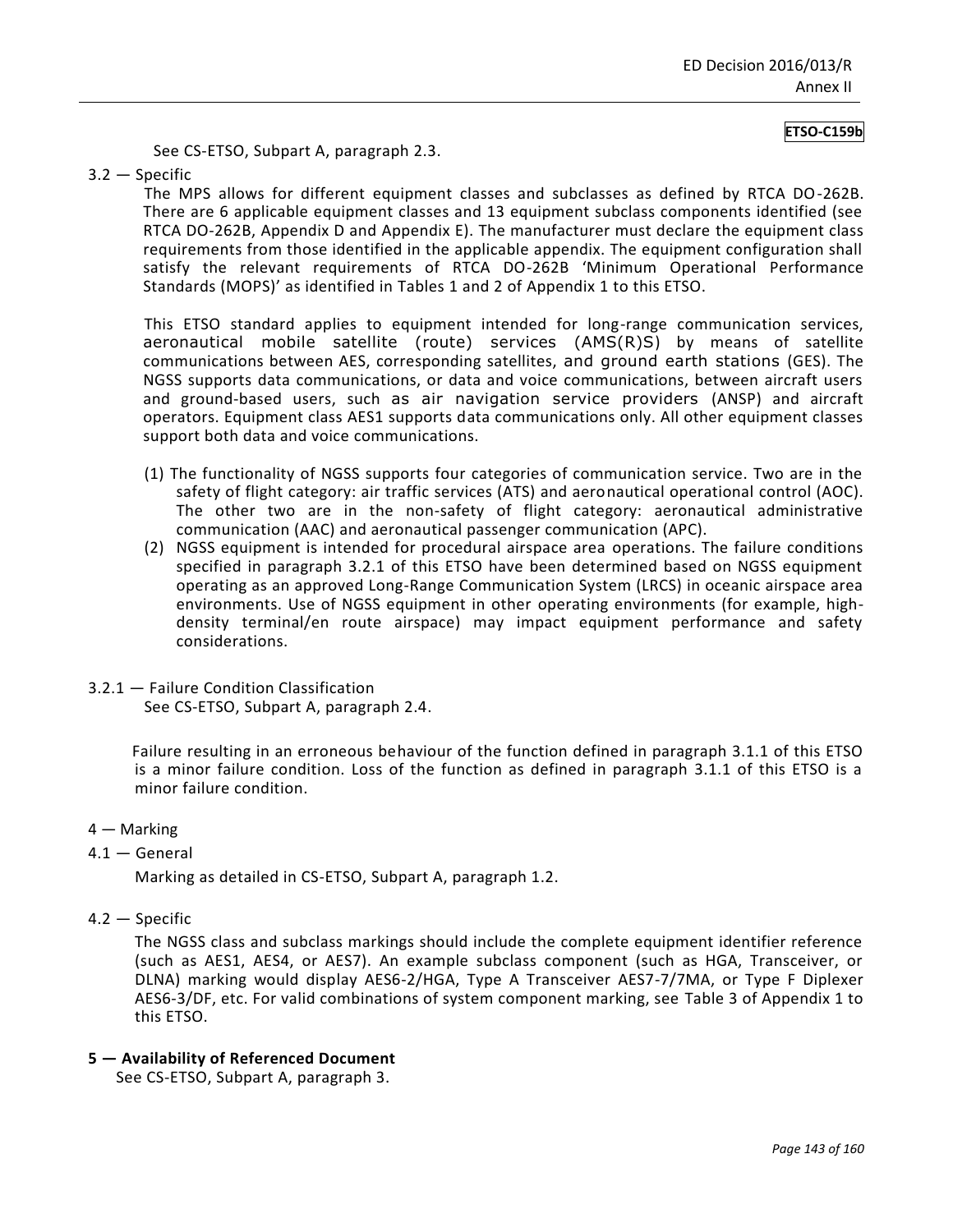## **ETSO-C159b Appendix 1**

# **Appendix 1**

## **Tables**

# **Table 1: Equipment Class Identifiers**

| <b>Equipment Class</b><br><b>Identifier</b> | <b>Description</b>                                                                                                                                                                                                                                                                 | Requirement                      |
|---------------------------------------------|------------------------------------------------------------------------------------------------------------------------------------------------------------------------------------------------------------------------------------------------------------------------------------|----------------------------------|
| AFS1                                        | AES using a single channel Satellite Data Unit (SDU) that<br>contains one transceiver for data only applications. AES1 is a<br>Short Burst Data (SBD)-only transceiver and cannot support<br>voice calling. A passive Low Gain Antenna (LGA) is required for<br>use with the AES1. | Appendix D,<br>Section 2.2.1.1   |
| AES <sub>2</sub>                            | AES2 is capable of multiple services using a single or dual<br>channel SDU that contains one or two transceivers for data<br>and/or voice applications. A passive LGA is required for use<br>with the AFS2.                                                                        | Appendix D,<br>Section 2.2.1.2   |
| AES3                                        | AES using two or more transceivers for multiple data and/or<br>voice applications. Passive or active (powered) antennas may<br>be configured such as an LGA Omni, Intermediate Gain<br>Antenna (IGA) switched beam or IGA/High Gain Antenna<br>(HGA) phased steering array.        | Appendix D,<br>Section 2.2.1.3   |
| AES4                                        | AES using an Enhanced Low Gain Antenna (ELGA). AES4 is<br>configured as a complete system.                                                                                                                                                                                         | Appendix E,<br>Section 2.2.1.1.1 |
| AES6                                        | AES using an HGA, transceiver, and Diplexer Low Noise<br>Amplifier (DLNA).                                                                                                                                                                                                         | Appendix E,<br>Section 2.2.1.1.2 |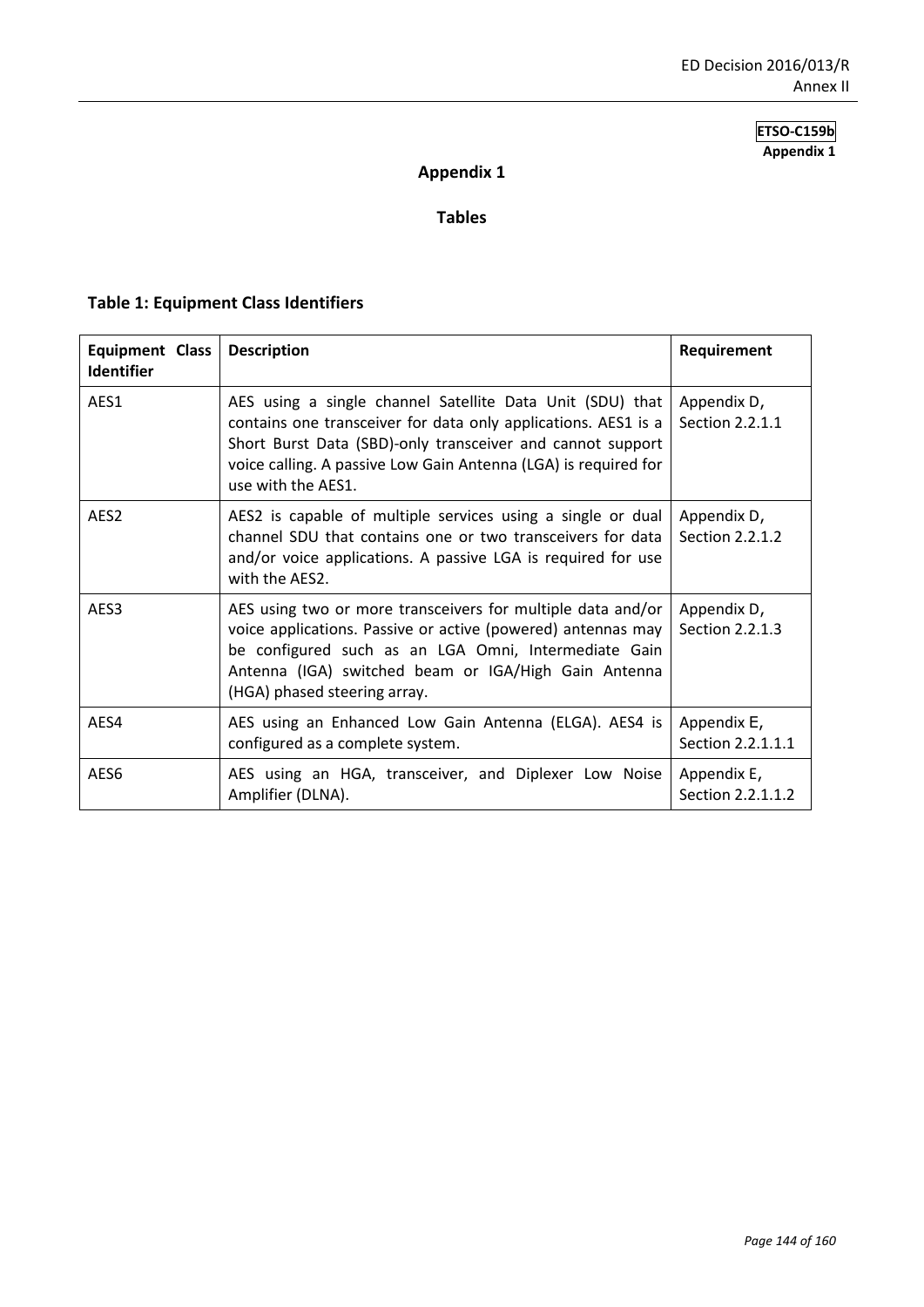## **ETSO-C159b Appendix 1**

| <b>Sub-Class</b><br>Identifier | <b>Description</b>                                                                                                                                              | Requirement                    |  |  |  |  |  |  |
|--------------------------------|-----------------------------------------------------------------------------------------------------------------------------------------------------------------|--------------------------------|--|--|--|--|--|--|
| <b>LGA</b>                     | Passive LGA for use with AES1, AES2 or AES3.                                                                                                                    | Appendix D, Section 2.2.3.1.1  |  |  |  |  |  |  |
| <b>IGA</b>                     | Active IGA for AES3.                                                                                                                                            | Appendix D, Section 2.2.3.1.1  |  |  |  |  |  |  |
| <b>HGA</b>                     | Active HGA for AES3.                                                                                                                                            | Appendix D, Section 2.2.3.1.1  |  |  |  |  |  |  |
| <b>HGA</b>                     | HGA for AES6.                                                                                                                                                   | Appendix E, Section 2.2.3.1.2  |  |  |  |  |  |  |
| IGA                            | IGA for AES7.                                                                                                                                                   | Appendix E, Section 2.2.3.1.2  |  |  |  |  |  |  |
| 6MA                            | Transceiver, SDU Configuration Module (SCM),<br>SDU, Modified Type A (DMA) DLNA, and HGA<br>for use with AES6.                                                  | Appendix E, Section 2.2.1.1.5  |  |  |  |  |  |  |
| 7MA                            | Transceiver, SDU, SCM, DMA DLNA, and IGA for<br>use with AES7.                                                                                                  | Appendix E, Section 2.2.1.1.7  |  |  |  |  |  |  |
| 6D                             | Transceiver and DLNA combination includes<br>SDU, High Power Amplifier (HPA), DLNA, SCM,<br>and HGA functions for use with AES6.                                | Appendix E, Section 2.2.1.1.9  |  |  |  |  |  |  |
| 7D                             | Transceiver and DLNA combination includes<br>SDU, HPA, DLNA, SCM, and IGA functions for<br>use with AES7.                                                       | Appendix E, Section 2.2.1.1.10 |  |  |  |  |  |  |
| 6F                             | Transceiver and Type F (DF) DLNA includes SDU,<br>HPA, SCM, and HGA functions for use with<br>AES6.                                                             | Appendix E, Section 2.2.1.1.6  |  |  |  |  |  |  |
| 7F                             | Transceiver and DF DLNA includes SDU, HPA,<br>SCM, and IGA functions for use with AES7.                                                                         | Appendix E, Section 2.2.1.1.8  |  |  |  |  |  |  |
| <b>DMA</b>                     | DLNA with standard Transmitter (Tx) filter<br>configures with 6MA transceiver and HGA for<br>use with AES6, or 7MA transceiver and IGA for<br>use with AES7.    | Appendix E, Section 2.2.1.1.11 |  |  |  |  |  |  |
| DF                             | DLNA with enhanced Tx filter configures with<br>6MA or 6F transceiver and HGA for use with<br>AES6, or with 7MA or 7F transceiver and IGA for<br>use with AES7. | Appendix E, Section 2.2.1.1.12 |  |  |  |  |  |  |

# **Table 2: Equipment Sub-Class Identifiers**